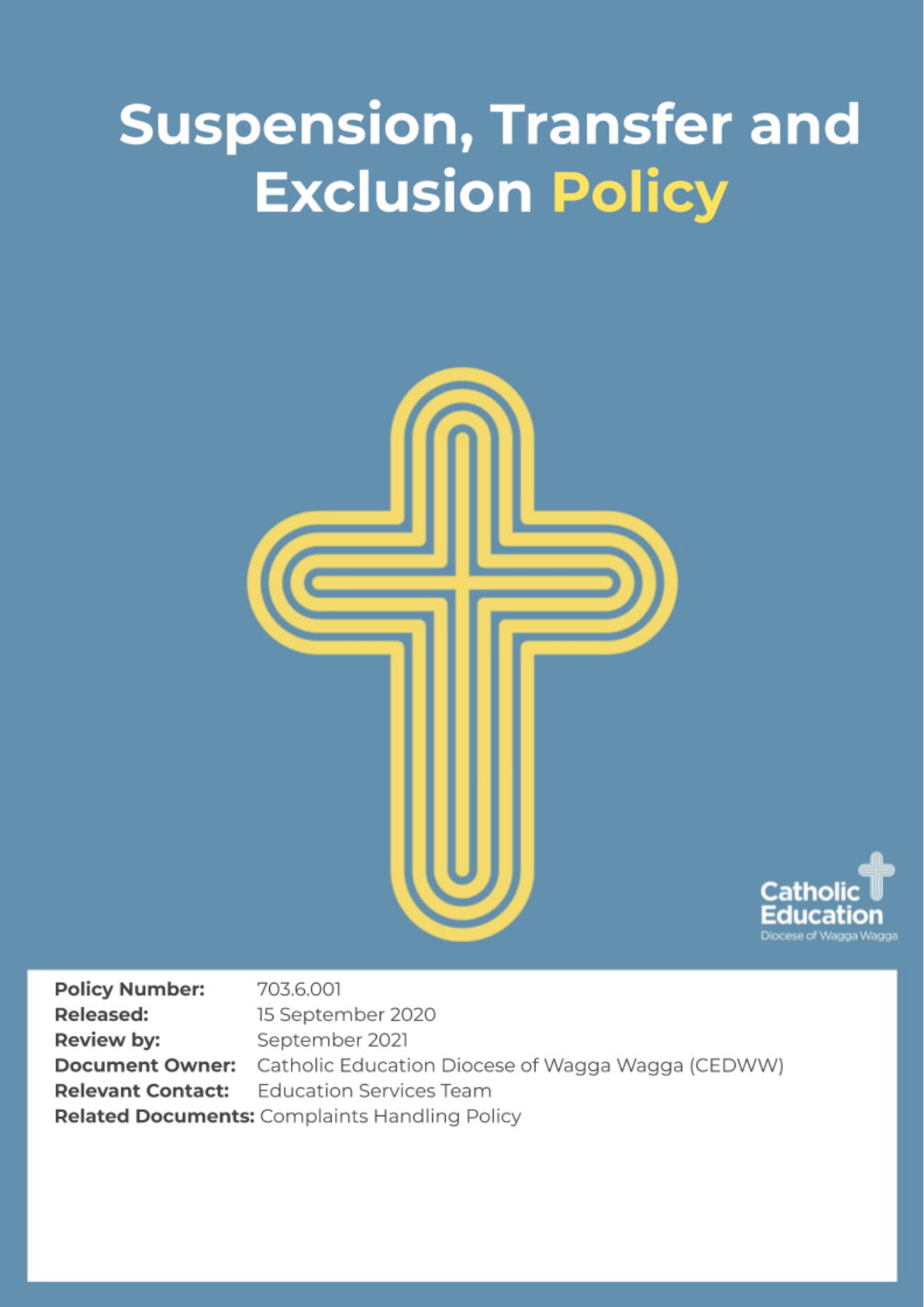# **Catholic Education Diocese of Wagga Wagga:**

# **Suspension, Transfer and Exclusion Policy**

## **1. Introduction and Purpose**

Catholic schools in the Catholic Education Diocese of Wagga Wagga (CEDWW) are committed to being "*welcoming, compassionate and inclusive communities of faith, learning, care, service and stewardship*". All students enrolled in a Catholic systemic school 1 in the CEDWW have a right to feel safe and supported at school in an engaging and purposeful learning environment where diversity is affirmed and individual differences are respected. Students are guided and encouraged to develop a sense of responsibility, self-worth and self-control, as well as to develop the ability to extend support and empathy to their peers. The schools in CEDWW seek to educate students to resolve conflicts and seek reconciliation in line with Catholic faith and belief. This document has been developed to support the principles and purposes as outlined above and support Principals, teachers and system leaders to make informed decisions that take into account the safety and wellbeing of staff and students.

## **2. Scope**

This document applies to all schools in CEDWW. Schools have internal procedures and policies with respect to student management and discipline that supplement this document. It is also important that schools would move through various steps prior to enacting this policy.

## **3. Policy Statement**

- **3.1.** All schools in CEDWW must have strategies in place to maintain a safe and supportive learning environment that are available to all school community members.
- **3.2.** The Principal must make available the student management policy and procedures to students, parents, caregivers, members of the school staff and, where applicable, the Parish Priest.
- **3.3.** The Principal, or their delegate, is responsible for leading the development, implementation and evaluation of school-based guidelines and procedures regarding student management and discipline that supplements this policy and is informed by principles of procedural fairness<sup>2</sup>, school pastoral responsibilities and duty of care.
- **3.4.** Action to suspend, transfer or exclude a student is a serious matter and should be carried out in a fair and equitable manner, taking into account the school's responsibilities to the student and to the whole community.
- **3.5.** The Principal, or their delegate, has the authority to suspend a student, in accordance with the procedures and guidelines outlined in this document.
- **3.6.** The Principal may make a recommendation to the Director of Schools for the exclusion of a student from the system of schools.
- **3.7.** The procedures and guidelines outlined in this document may apply to the behaviour of students:
- **3.7.1** At school, on the way to and from school and while away from school on school-endorsed activities;
- **3.7.2.** Outside of school and off the school premises, where there is a clear and close connection between the school and the conduct of students. This may include serious incidents conducted online or through the use of technology.
- **3.8.** School leaders must consult, investigate and communicate with all relevant parties in a timely manner.

<sup>&</sup>lt;sup>1</sup> Bishop Hanna's Mandate to all involved in Catholic Schools

<sup>&</sup>lt;sup>2</sup> Procedural fairness is based on the right to be heard and the right to an unbiased decision-making process that is evidence based.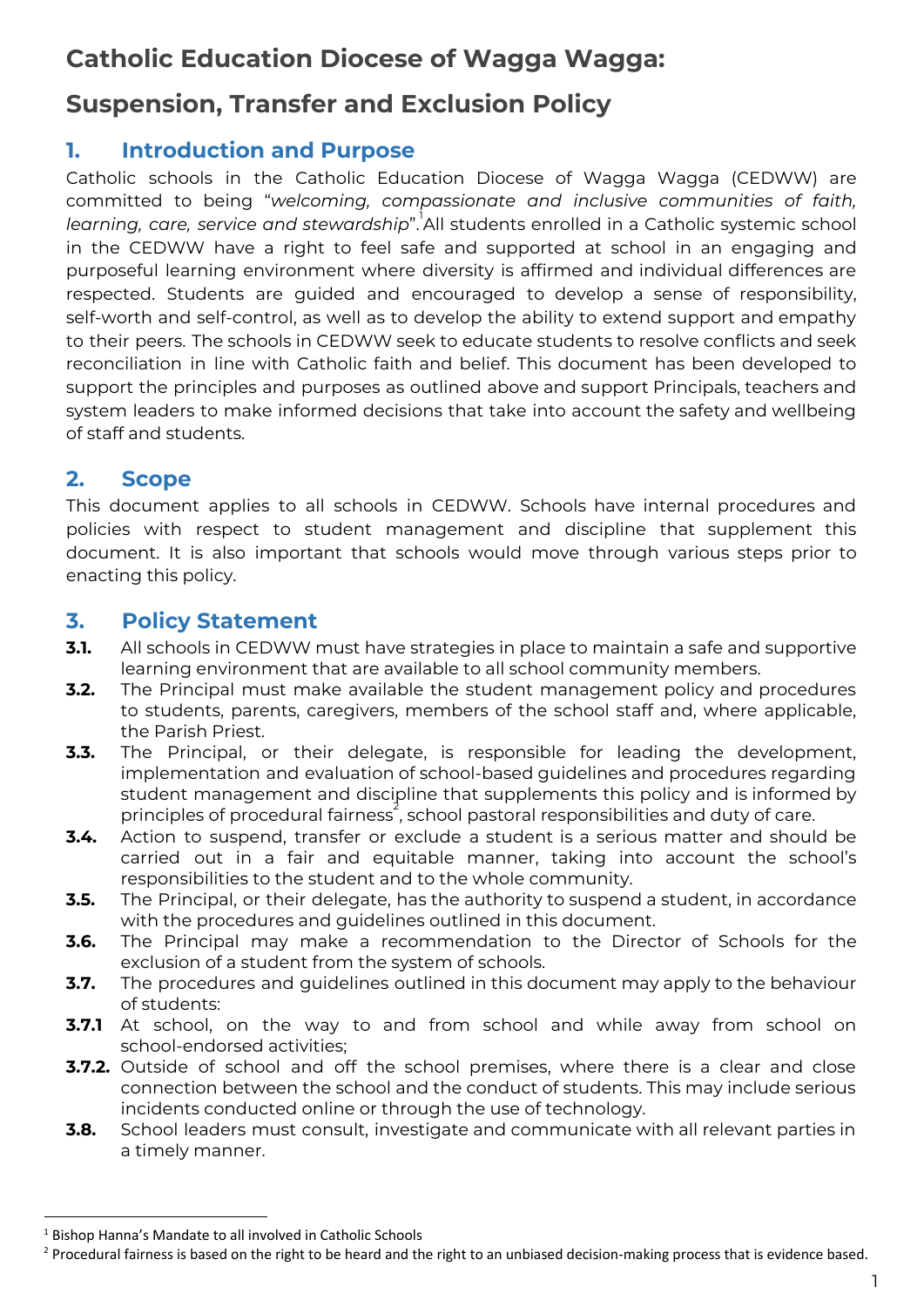- **3.9.** School leaders must consider and implement processes that are reflective of:
	- (a) fair and unbiased decision-making process that is evidence-based;
	- (b) contemporaneous document and record keeping practices;
	- (c) verbal and written notification to parents and carers;
	- (d) notification of parent and carer's responsibility for the care and safety of the student during the time of suspension; and
	- (e) provision of school work, learning and study expectations during the time of suspension.
- **3.10.** Principals, teachers and system leaders must ensure that wellbeing support is made available to students, where appropriate. This includes, but is not limited to, providing a pastoral mentor, devising and implementing a behaviour support plan, referral for counselling or to a health professional and collaboration with external support agencies.

#### **4. Procedures and Guidelines**

#### **4.1. Suspension**

- **4.1.1.** The Principal or their delegate may make a decision to suspend a student when the behaviour of a student places the student or others at risk of harm, cause ongoing and serious disruption to learning, or put the school and CEDWW's reputation at risk.
- **4.1.2.** Behaviours that may result in suspension, include, but are not limited to:
	- (a) Violent and abusive behaviour;
	- (b) threatening serious physical harm to another person;
	- (c) sexual harassment or abuse of others;
	- (d) persistent bullying and harassment of others in person and/or online using technology;
	- (e) possession of illegal drugs;
	- (f) possession of a prohibited weapon as defined by the *Weapons Prohibition Act 1998* (NSW);
	- (g) involvement in behaviour of a criminal nature;
	- (h) acute or extreme anti-social behaviour;
	- (i) continued pattern of significant disruption of learning and teaching; or
	- (j) posing a risk to the safety of another person, including work health safety. This includes instances where a student engages in conduct where there are concerns in relation to their mental health and wellbeing that poses a significant risk to them and to others.
- **4.1.3.** Principals and school leaders must determine whether an internal or external suspension is more appropriate for the student and context on a case by case basis, taking into account the needs of the student/s and school, levels of risk and any other relevant or contributing factors. In instances where an internal suspension is imposed, the Principal or their delegate must ensure appropriate duty of care, supervision and provision of school work in a safe environment.
- **4.1.4.** Where the student behaviour resulting in suspension, also requires mandatory reporting to the Department of Communities and Justice in accordance with *Children and Young Persons (Care and Protection) Act 1998* (NSW) or to the NSW Police, the Principal or their delegate must ensure the matter is reported in a timely manner and direction sought from the statutory body with respect to any additional actions. Such matters must also be reported to the CEDWW Child Protection Team.
- **4.1.5.** Suspension may be for a set short or extended period of time, as follows:
	- (a) short suspension: external suspension for 1 to 3 school days;
	- (b) extended suspension: external suspension for 4 or more days, up to a maximum of 20 school days.
- **4.1.6.** Prior to imposing an extended suspension, Principals are required to notify and consult with the Director of Schools or their delegate.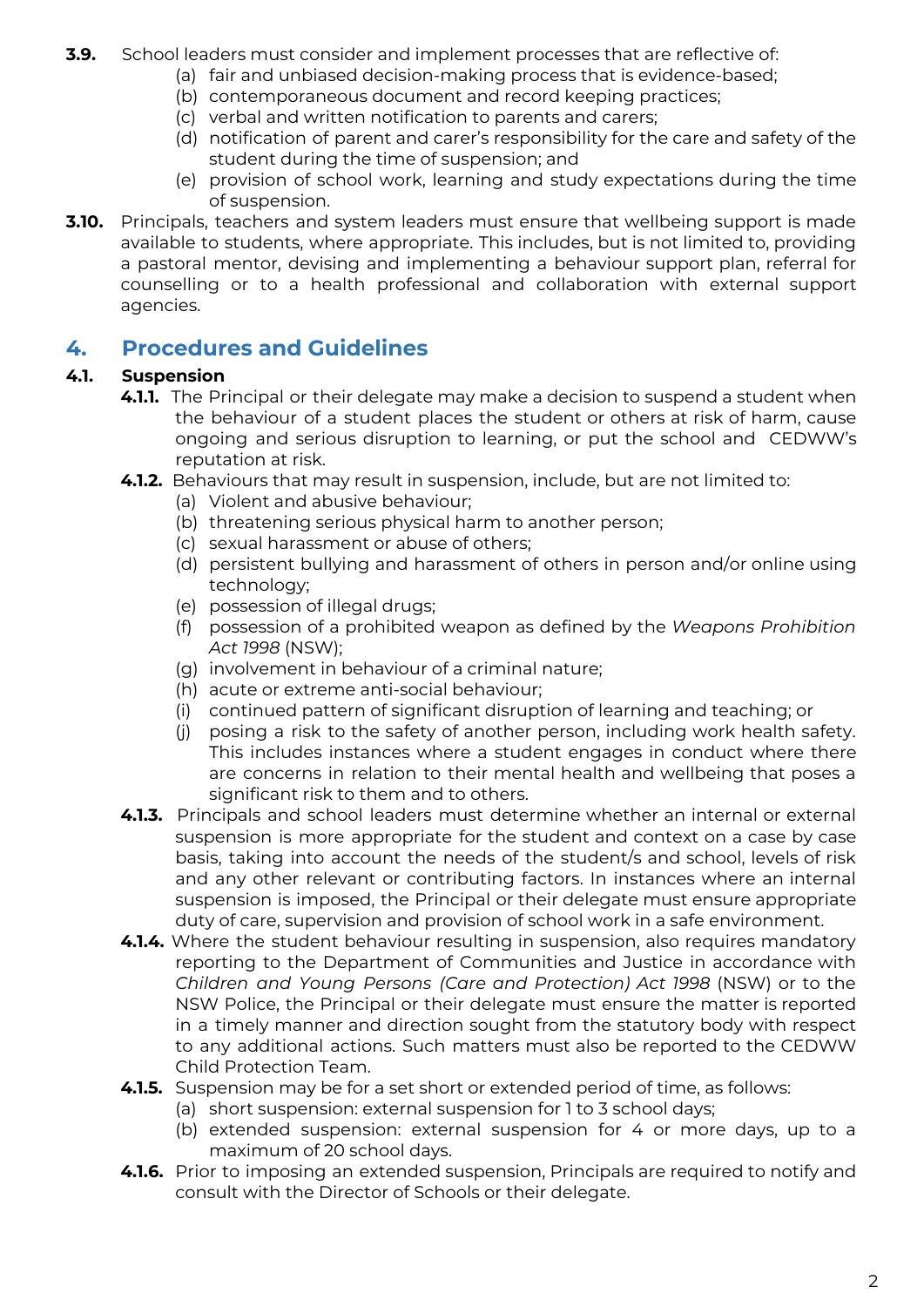- **4.1.7.** Notification of suspension must be provided to parents and/or caregivers in writing in a timely manner following first notification of suspension, which may be verbal. The written notification must include:
	- (a) notice of the suspension;
	- (b) date and duration of the suspension;
	- (c) reason for suspension;
	- (d) expectations regarding study whilst on suspension;
	- (e) advice to parents and caregivers that responsibility for the student whilst on external suspension is theirs; and
	- (f) information regarding the review process.
- **4.1.8.** Following a suspension, the school must undertake a risk-assessment and organise a re-entry meeting with the student and their parent or caregiver. Schools may consider developing return to school plans, organise reconciliation or offer mediation support, as appropriate.

#### **4.2. Transfer**

- **4.2.1.** Students are enrolled in both the school that they attend and the system of Catholic schools in the Diocese of Wagga Wagga.
- **4.2.2.** There are occasions where a Principal will consider it in the best interests of the parties involved, to collaborate with a colleague Principal and relevant CEDWW leadership staff to arrange for the transfer of a student from the current school to another Catholic school in the Diocese of Wagga Wagga. The Director of Schools or their delegate will give their final approval for such transfers.
- **4.2.3.** The transfer of a student will generally only be considered where the continued enrolment of that student is not in his/her educational interests, or in the interests of others in the school community.
- **4.2.4.** A student and his/her family will be consulted on appropriate alternative school settings, wherever possible. The final decision will be made under the authority of the Director of Schools or their delegate, subject to enrolment policies and procedures.
- **4.2.5.** A student and his/her family who rejects the offer of an alternative school placement may forfeit the right to a place in any school in the System of Catholic Schools in the Diocese of Wagga Wagga.
- **4.2.6.** Occasions for transfer include, but are not limited to:
	- continuing unacceptable behaviour
	- considerations of the pastoral needs of a student
	- consideration of a Risk Assessment following a serious incident
	- following suspension for an investigation
	- in conjunction with a suspension, if the re-entry cannot be appropriately managed within the current educational setting.

#### **4.3 Exclusion from CEDWW**

- **4.3.1** Decisions regarding exclusion of a student from the system of Catholic schools in the Wagga Diocese are made under the authority of the Director of Schools.
- **4.3.2** The gravity of the circumstances that exist when consideration is being given to an exclusion, are such that particular emphasis will be given to providing opportunity for the student and parent/caregivers to respond to the proposed action.
- **4.3.3** Consideration for exclusion will generally only be given after the procedures for suspension and transfer have been exhausted and the Principal has consulted with the Director of Schools or their delegate.
- **4.3.4** A student who is 17 years and older, who is failing to meet education requirements, may be formally excluded. This will only be done after all efforts to re-engage the student with course work have been exhausted. The student and their parents must be provided with documented evidence of these efforts, including warnings.